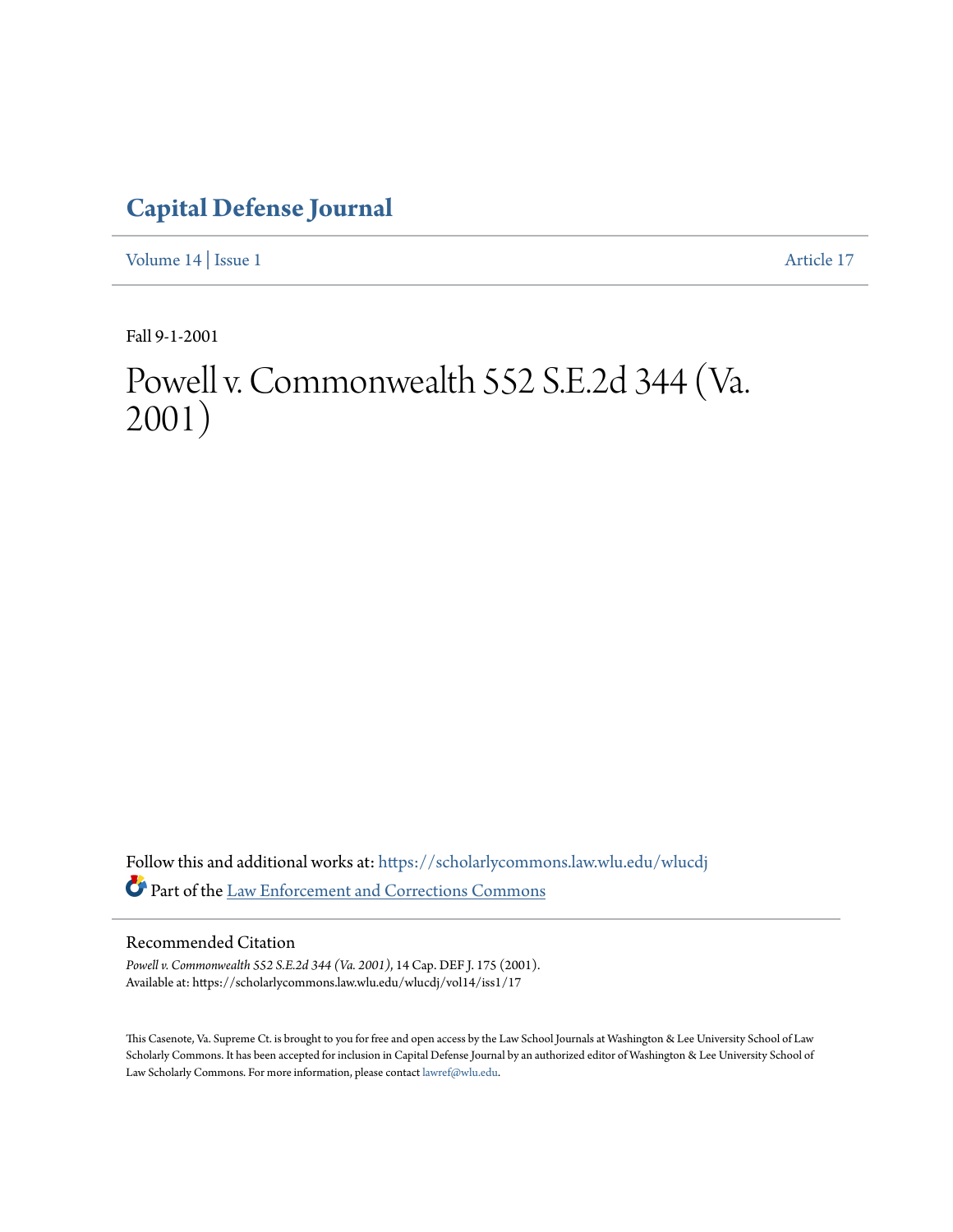# Powell v. Commonwealth **552 S.E.2d** 344 (Va. 2001)

## L *Facs*

On January29, **1999,** Stacey Lynn Reed ("Stacey") was murdered and her sister, Kristie Erin Reed ("Kristie"), was raped, bound, stabbed and partially strangled. Stacey's autopsy revealed numerous abrasions and injuries and that a knife wound to the heart was the cause of her death. Kristie survived the brutal incident and identified her attacker as Paul Warner Powell ("Powell"). Powell and Staceywere acquainted for more than two years. Profiles of DNA found on Powell's knife matched profiles of Stacey's DNA and profiles of DNA found on Kristie matched Powell's DNA profile. Powell admitted to numerous individuals that he had committed the acts and he also shared details about the rape and murder with others.'

In **May** 1999, Powell was indicted on multiple counts, however his appeal only concerned the following four counts: (1) capital murder in the commission of a robbery and/or attempted robbery; (2) attempted capital murder in the commission of a rape; (3) abduction with intent to defile; and (4) rape. Powell made motions to have the capital statutes declared unconstitutional and to strike the capital indictments, which the trial court denied. Four months later, in September, the Commonwealth moved to amend the indictment to add the capital murder of Stacey during or subsequent to the rape and sodomy of Kristie.2 The trial court granted the amendment over Powell's objection that the amendment changed the nature or character of the offense charged.' Also during the pre-trial phase, Powell made a motion for, and was granted, a mental health expert. However, Powell refused to cooperate with the Commonwealth's expert, violating the reciprocity requirement under Virginia Code Section 19.2-264.3:1. The Commonwealth moved to exclude Powell's expert because of his non-

3. *Pouel*, 552 S.E.2d at 349.

4. **See** *gmuy* VA. **CODE ANN. S** 19.2-264.3:1(F)(1)-(2) (Mchie 2000) (requiring the defendant to cooperate with **the** Commonwealth's expert and allowing that a failure to do so may result in exclusion of the defendant's expert bythe court). *But* **see Ake** v. Oklahoma, 470 US. 68 (1985) (holding that an indigent defendant is entitled to a mental health expert to assist in his defense). Therefore, practitioners should attempt to obtain an expert under *Ake* first to avoid triggering the reciprocity requirement.

**<sup>1.</sup>** Powellv. Commonwealth, 552 S.E2d 344, 347-48 (Va. 2001).

<sup>2.</sup> *Sw gma1y* VA. **CODE ANN. S** 192-231 (vfichie 2000) (allowing that **"[i]f** there be any defect in form in any indictment,  $\dots$  the court may permit amendment of such indictment,  $\dots$ provided the amendment does not change the nature or character of the offense charged).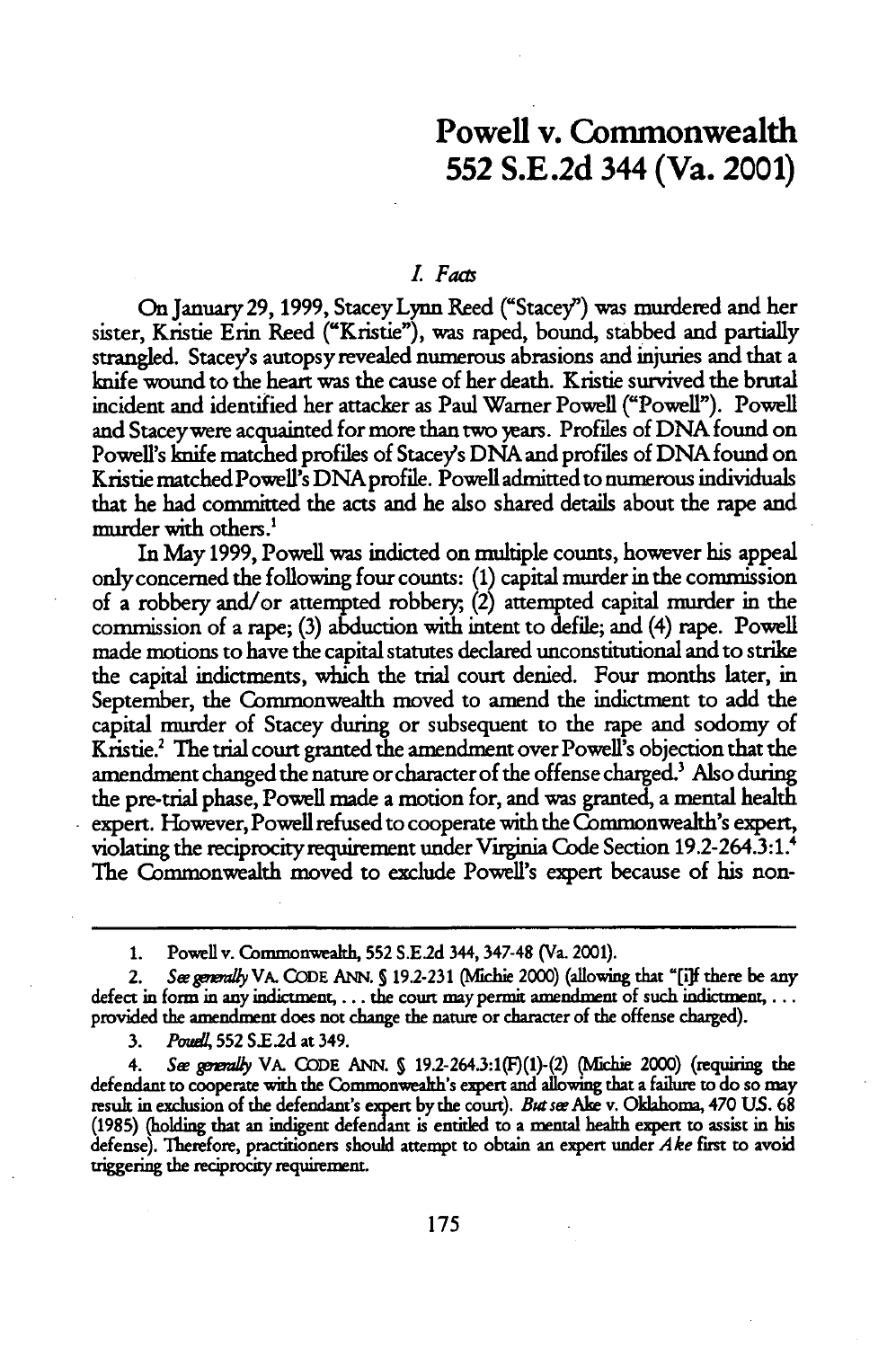cooperation. The court indefinitely deferred the Commonwealth's motion to exclude Powell's expert.'

During voir dire, Powell questioned the jurors about their abilityto consider specific mitigation evidence. The Commonwealth objected to this questioning; in response, the trial court limited the scope of Powell's questions. Three jurors were seated over Powell's objections. One juror was struck for cause on the Commonwealth's motion.<sup>6</sup>

During the guilt phase of the trial, a report was read into evidence which indicated that the witnesses saw Powell and the victims together. Powell moved for a mistrial alleging that this evidence had not been provided to the defense according to the discovery rules and that it prejudiced Powell's defense. The trial court denied Powell's motion after finding that the evidence was not exculpatory and that the objection was untimely because it was not made until the close of the Commonwealth's case. Powell also moved to strike the charges against him based on insufficient evidence and the wording of the indictment. The trial court denied this motion as well. Prior to the deliberation phase, Powell objected to several of the proposed juryinstructions. Specificallyhe argued that the instructions needed to indicate clearly the rape-murder connection and to define more accurately a "willful, deliberate and premeditated" killing. The trial court overruled these objections and denied Powell's suggested instruction.7

The Commonwealth, in its dosing argument, stated that Powell had attempted to rob Stacey, saying that "it's as likely as anyscenario - but we'll never know because he hasn't told us."' Powell immediatelyobjected asserting that the Commonwealth had impermissibly alluded to Powell's reliance on his Fifth Amendment right not to testify against himself. The court deferred Powel's objection until the end of the Commonwealth's dosing. The trial court denied Powell's motion for mistrial, but gave a curative instruction. During deliberations, the jury asked the court whether Kristie's rape satisfied the gradation requirement for Stacey's capital murder. The judge answered the jury's question in the affirmative, to which Powell objected.' Powell was convicted of capital murder, attempted capital murder, rape, and abduction. The jurors were polled

**5.** *Poumd* **552** S.E.2d at 349.

6. *Id* at 349-50 (striking juror O'Dell for cause because she **had** not determined her position on the death penalty and **was** unsure of whether she would be able to follow the court's instructions).

7. Id at 352. Powell failed to offer alternative instructions to some of the Commonwealth's objectionable *ins* **rtis. 1d** at 351. Defense counsel should always proffer his own complete set of instructions, and at least proffer instructions in rebuttal to any harmful instructions proffered by the Commonwealth.

8. Id at 352.

**9.** Specificallythe judge responded, "Yes. Murder in (t]he [clommission of a rape is a killing which takes place before, during or after the rape and is so doselyrelated thereto in time, place, and causal connection as to maie the **killing** part of the same criminal enterprise as the rape." *Id* (alterations in original). This is a correct statement of the general law but not as applied to this indictment.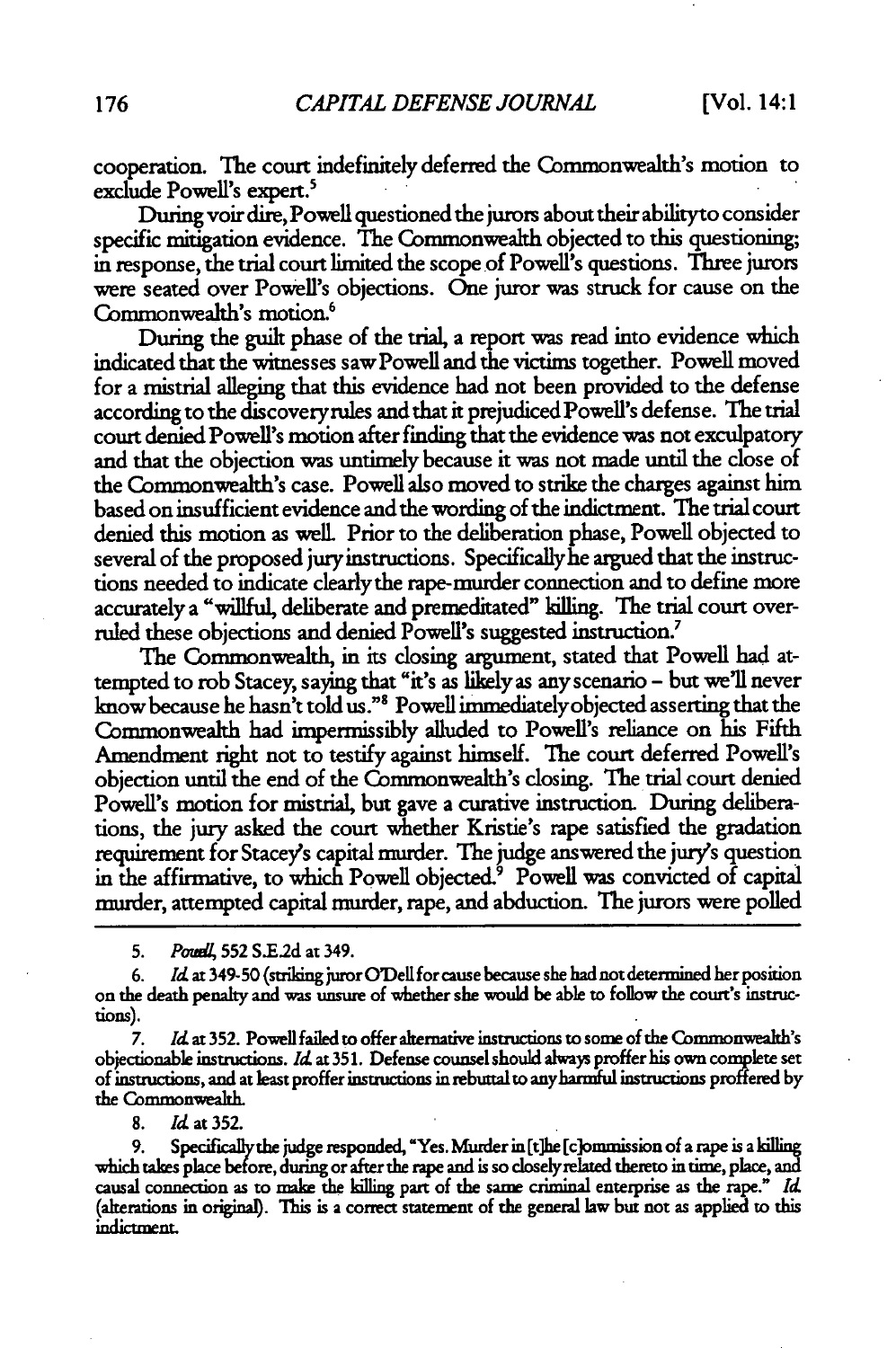and theystated that the gradation offense relied upon for the capital offense was 10 rape.

Prior to the commencement of the sentencing phase, the trial court ruled that Powell's expert would not be allowed to testify due to Powell's failure to cooperate with the Commonwealth's expert.11 During the sentencing phase, the trial court allowed the Commonweakh to introduce testimony that Powell had committed burglaries in the past. Further, Powell refused to present any evidence in mitigation, which caused Powell's counsel to move for a competency evaluation, which the trial court denied.<sup>12</sup> The Commonwealth proffered an instruction that listed death, fife, and life plus a fine as possible punishments if the jurors found either or both aggravators, and that the jury could impose fife or life plus a fine if it found no aggravator. In contrast, Powell offered two instructions: the first instruction stated the possible sentences, and the second instruction stated that even if the jury found an aggravator, it could still impose a sentence of life or fife plus a fine. **The** trial court used the Commonwealth's instruction. The Commonwealth also proffered five verdict forms that provided for the following possible findings: (1) a sentence of death upon the finding of both aggravators; (2) a sentence of death upon the finding of future dangerousness; **(3)** a sentence of death upon a finding of vileness; (4) a sentence of life; and **(5)** a sentence of life and a fine up to \$100,000. Powell objected to the Commonwealth's forms, but the trial court found the forms to be an adequate representa- tion of the law. The jury sentenced Powell to death based on a finding of vileness in the commission of the crime. Powell was also sentenced to three life terms and \$200,000 in fines for the other convictions."

On August 10, 2000, the trial court held Powell's sentencing hearing to determine whether the sentence recommended by the jury should be imposed.<sup>14</sup> Powell presented his jury's forewoman, Jennifer Day ("Day"), who testified that the judge's affirmative answer on the rape as a gradation offense question had been "the determining factor" in her guilty vote, and that she would have voted for life if the verdict form had indicated that life was a possible sentence when the jury found an aggravating factor.<sup>15</sup> However, on cross-examination, Day testified that she had sent Powell explicit sexual information and money. The trial court found Day's testimony tainted and confirmed the verdicts and sentences. Powell appealed his non-capital convictions, which were consolidated

12. See generally Ross E. Eisenberg, *The Lauger's Role When the Defendant Seeks Death*, 14 CAP. DEF. **155** (2001) (discussing **an** attorney's ethical obligations when a client wants death).

14. Sægenenully VA. CODE ANN. § 19.2-264.5 (Michie 2000) (requiring the court to determine **the** appropriateness of the death sentence based on the pre-sentence report).

**15.** *Pou* **552 S.E2d** at 354.

**<sup>10.</sup>** *Id*

<sup>11.</sup> See supra note 4.

**<sup>13.</sup>** Poud, **552 S.E2d** at **353-54.**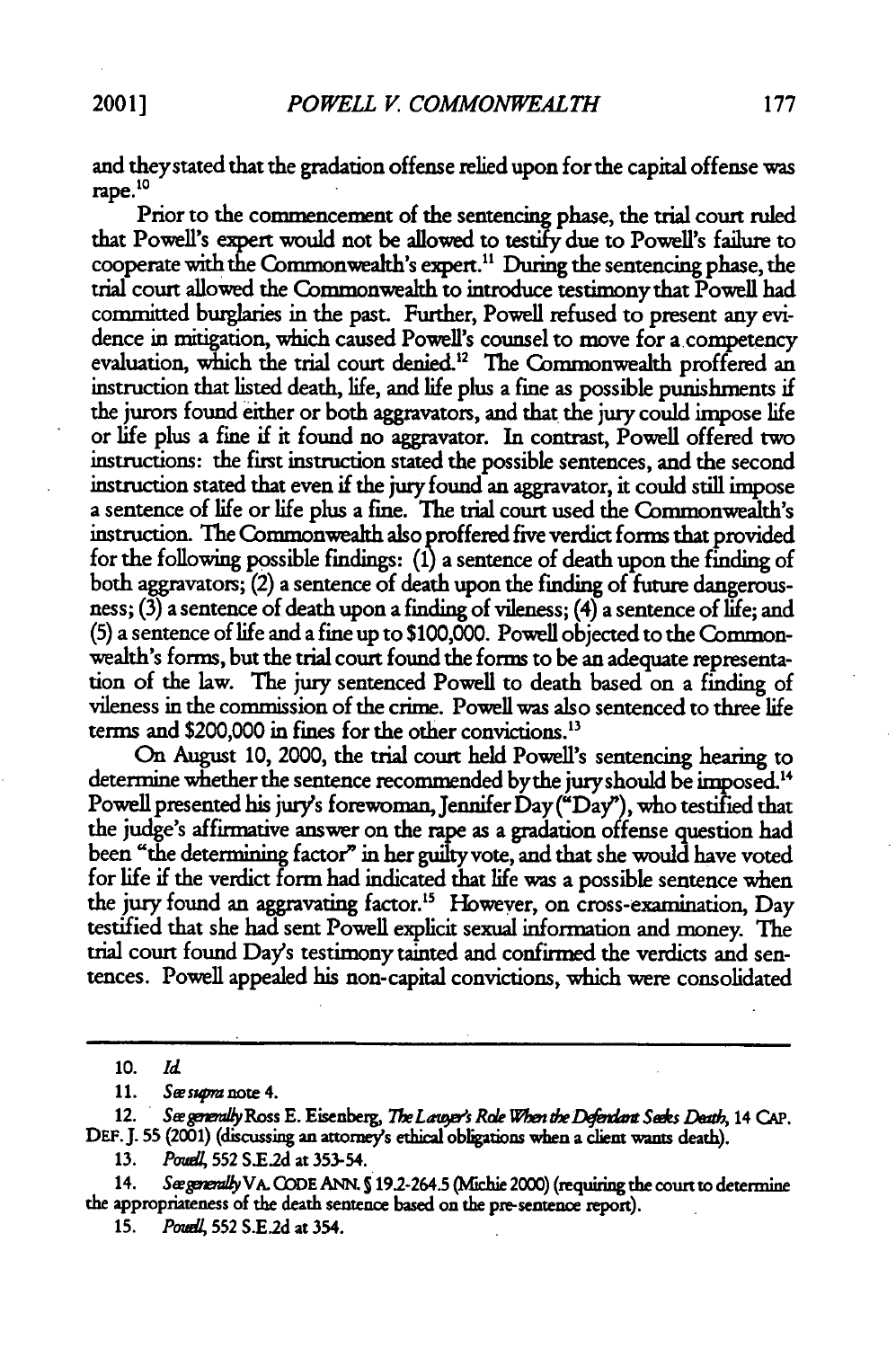with the automatic review of his death sentence.<sup>16</sup> Powell raised twenty-five assignments of error in his appeal to the Supreme Court of Virginia.<sup>17</sup>

#### *II.* Holding

The Supreme Court of Virginia reversed Powell's capital murder conviction, affirmed his non-capital convictions, and remanded the case for a possible retrial of first degree murder or less.<sup>18</sup> The court made the following eight separate decisions to reach this outcome: (1) the capital punishment statutes are constitutional; (2) the amendment of the indictment changed the nature of the offense; (3) the trial court did not abuse its discretion in selecting jurors; (4) Powell's motion for mistrial based on the Commonwealth's discovery violation was untimely, **(5)** the trial court gave an incorrect instruction regarding the gradation offense of rape; (6) the Commonwealth's comment on Powell's failure to testify was improper, **(7)** evidence of the abduction was sufficient; and (8) verdict forms must indicate to the jury that a sentence other than death may be imposed even when an aggravator is found.<sup>19</sup>

# *III. A rabsis / A pplication in Virginia*

The Supreme Court of Virginia reversed Powell's conviction on the amendment issue, the second issue that it addressed.<sup>20</sup> The court went on to address six additional issues because it wanted to "take the opportunity provided by this case to address several other issues that are critical to the proper prosecution of capital murder cases and will be instructive of such future cases."<sup>21</sup> This preface to the decision provides extra weight to convince any court that it should follow the rationale and rules laid out in this opinion.

21. *Id* at **355.**

<sup>16.</sup> *See generally* VA. CODE ANN. § 17.1-313 (Michie 2000) (requiring the Supreme Court of Virginia to review a sentence of death and allowing the court to consolidate other appeals with this mandatory revieW).

**<sup>17.</sup>** *PoudA,* **552 S.E2d** at **355.** Powell raised seven other issues which the court declined to address: failure to strike the Commonwealth's vileness evidence, admission of hearsay, exclusion of Powell's mental health expert, evidence of **umadjudicaed acts,** denial of a competencyevaluation, denial of Powell's proffered instructions, and the trial court's denial to set aside the death sentence. *1.* at **355** n.6.

**<sup>18.</sup>** *Id* at **363. The** Supreme Court **of Vigina** would have been unable to find that Powell was acquitted of the capital murder based on robbery had Powell not requested that the jury be polled. Therefore, it is very important that the capital practitioner request that the jury be polled specifkally on issues such as the gradation crime and **the** aggravator.

**<sup>19.</sup>** *IL* at **355-63.**

<sup>20.</sup> *IA* at **356-57.**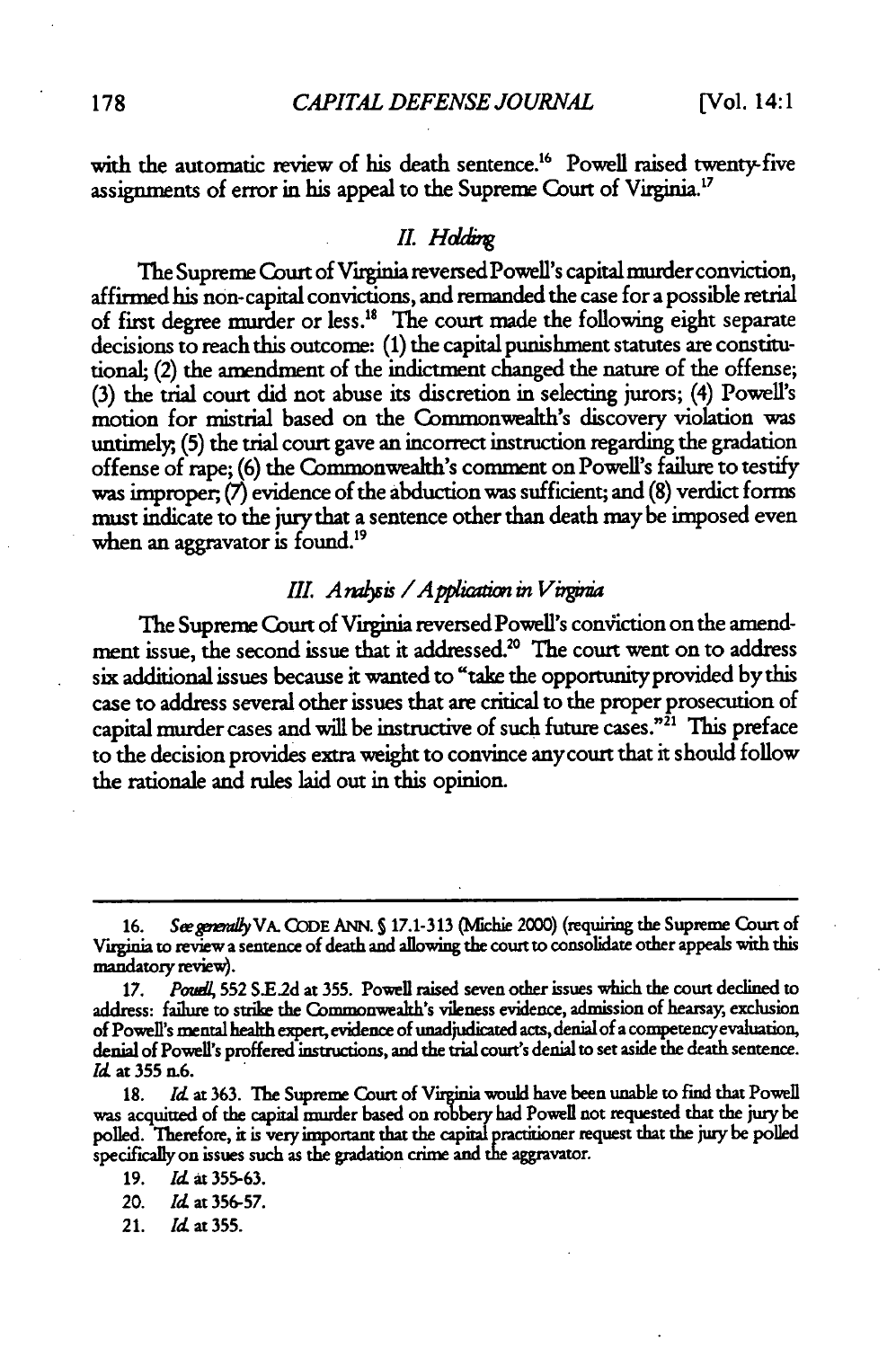# *A. Prdiez A risigfivn A nm the In&vnt* 1. The Multiple Charge Issue

In addressing the amendment of the indictment, the court needed to decide whether an indictment charging one theory of capital murder may be amended to include a separate and distinct second theory of capital murder. The original indictment only charged Powell under Virginia Code Section 18.2-31(4) for murder in connection with a robbery, while the amendment added charges under Virginia Code Section 18.2-31(5) for murder in connection with rape or sodomy.22 The Commonwealth made a separate amended indictment with only one charge.23 The court found that this Language "expanded the indictment to include a new and additional charge of capital murder" because it allowed the possibilitythat Powell could receive two capital nurder convictions; he could be convicted of murder in connection with robbery and murder in connection with rape.<sup>24</sup> This holding instructs that the Commonwealth may not amend an indictment to include an alternative and additional theory of the same crime alreadycharged. While the court's decision relied on Virginia **Code** Section 192- **231,25** a purely statutory argument maybe made that adding additional forms of capital murder violates the grand jury statute because the amended indictment includes a separate offense upon which the grand jury has not made a probable **<sup>26</sup>** cause determination.

Additionally, a possible duplicityproblem exists when the Commonwealth amends an indictment to include two types of capital murder in one count. *Pouell* and *Payne v Commonuealth<sup>27</sup>* both suggest that each individual subsection in Virginia Code Section 18.2-31 is a separate and freestanding offense.<sup>28</sup> If each subsection is a separate offense, it is duplicitous to charge two forms of capital murder in the same count. However, in *Burns v Commonwealth*,<sup>29</sup> the indictment

**23.** *Po...* **552** SE2d at 349. Specifically the indictment read: "Paul Warner Powell, did feloniously, willfully, deliberately and premeditatedly kill and murder one **Stacey** Lynn Reed while in the commission of robbery and/or attempted robbery, and/or **during** the commission of or subsequent to rape and/or attempted rape and/or forcible sodomy */or* attempted forcible sodomy, in violation of Virginia **Code** Section **182-31."** Commonwealth v. Powell, No.45693 (Va. Cir. **CL** May 1, 2000) (Crcuit Court for Prince William County).

24. *Poud* **552 S.E2d** at **356-57.** Note that this analysis should be the same if the amendment had been made to a single count in a multi-count indictment.

**25.** *Se#gemrly* VA. **CODE** ANN. **S** 192-231 (lchie 2000) (allowing amendment if nature or character of offense is unchanged).

26. *PoudJ,* **552 S1.2d** at **356-57;** seeVA. CODE **ANN. S** 192.200 (lfchie 2000) (requiring the grand jury to inquire and present all felonies).

**27. 509 SE.2d 293** (Va. **1999).**

28. Payne v. Commonwealh, **509** S1E2d 293 (Va. 1999) (holding that Payne could receive four death sentences under the capital murder statute when only two victims were **killed).**

**29.** 541 **S.E2d 872** (Va. 2001).

<sup>22.</sup> *Poude,* **552** S.E.2d at 348; *seealsoVA. CODE* ANN. **§** 18.2-31(4), **(5)** (Nfichie Supp. 2001).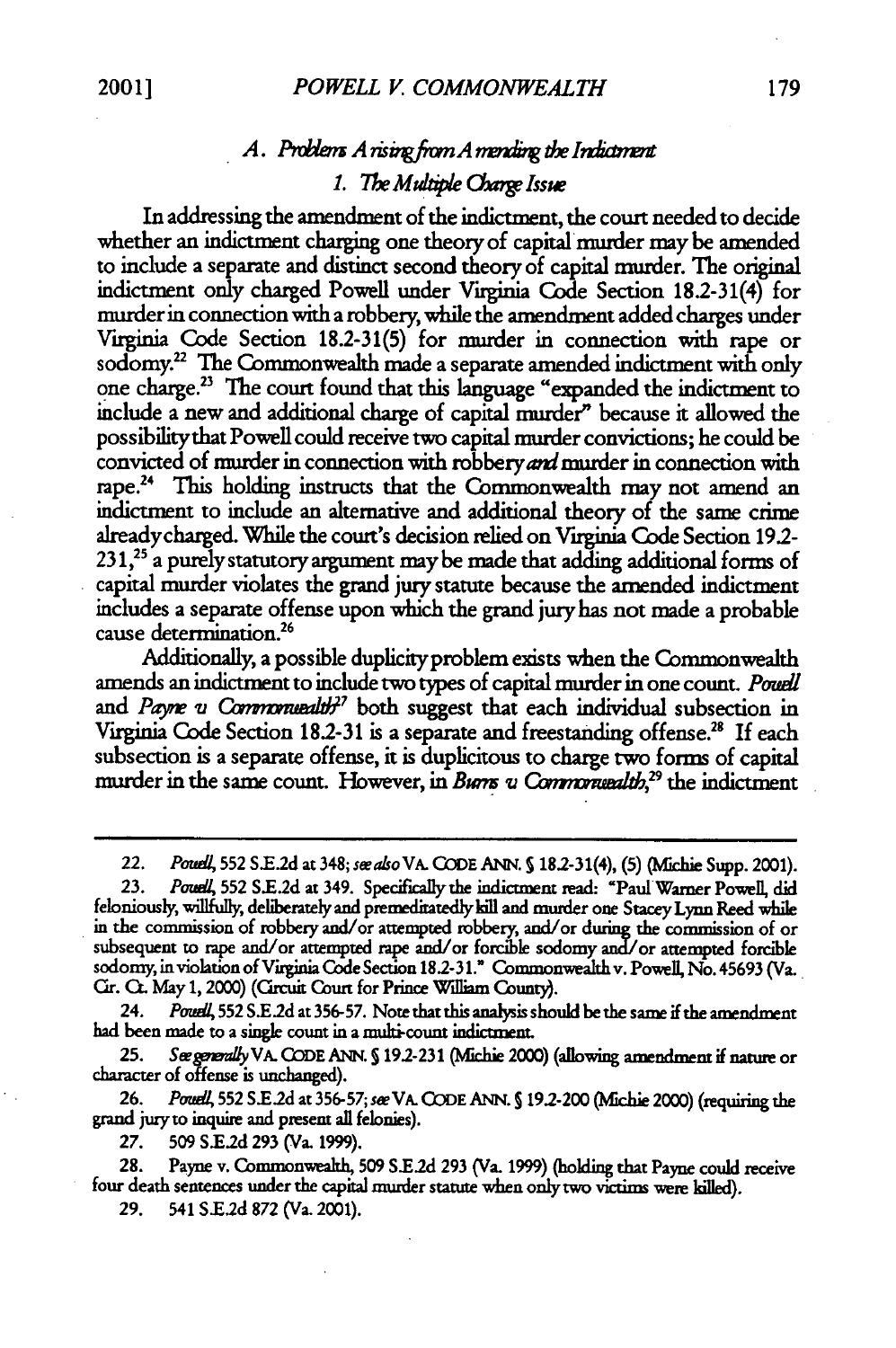was amended to include robbery and rape in a single count.<sup>30</sup> In that case, the Supreme Court of Virginia upheld the indictment because it "contained only one charge of capital murder and merely provided alternative 'gradation' offenses."<sup>31</sup> The inconsistency between these cases makes the state **of** the law unclear, thus each indictment and any proposed amendments should be scrutinized for the problems raised herein and objected to immediately.<sup>32</sup>

### *2. The Rape Isswe*

**The** Commonwealth also made an error in the language it used in the rape gradation offense. The Commonwealth, instead of using the language in the current statute allowing for a killing before, during or after a rape, used former statutory language that excluded a killing before a rape.<sup>33</sup> Prior to the amendment of Code Section 18.2-31(e) in 1988, the statute used the language "[t]he willful, deliberate and premeditated killing of a person during the commission of, or subsequent to, rape."<sup>34</sup> The Commonwealth used this language. Code Section 18.2-31(5) now reads "[the willful, deliberate, and premeditated killing of any person in the commission of, or subsequent to, rape or attempted rape.<sup>735</sup> The use of the former statutorylanguage prevented the Commonwealth from obtaining an instruction that the rape, as a gradation offense, could come after the killing.<sup>36</sup> The problem arises from the fact that Stacey was murdered first, and then Kristie was raped. Even if onlyone victim were involved, Powell still could not have been charged in this manner.

Further, the trial court erred in affirmatively telling the jury that Kristie's rape satisfied the gradation requirement for Stacey's capital murder.<sup>37</sup> This court emphasized how the exact language of the indictment is important because "the Commonwealth is limited to the prosecution **of** the crime charged in the indictment."38 Therefore, defense counsel should always scrutinize the indictment for any possible problems or errors that may result in some form of relief for the defendant.

**31.** *Id*

**33.** *PoudI,* **552** S.E.2d at **359** (citing Harward v. Commnonweal **330 S.E.2d 89,** 91 (Va. **1985)).**

34. VA. CODE ANN. § 18.2-31(e) (Michie 1985).

- 35. VA. CODE ANN. § 18.2-31(5) (Michie Supp. 2001).
- **36.** Pozm **552 S.E.2d at 359.**
- 37. *Id*
- **38.** *Id*

**<sup>30.</sup>** See Buns v. Commonweah, **541 S.E.2d 872, 882** (Va. 2001) (aflowing the indictment to be amended).

<sup>32.</sup> *See ganaally Jeffrey D. Fazio, Case Note, 14 CAP. DEF. J. 131 (2001) (analyzing Burns v.* Commonwealth, 541 S.E.2d 872 (Va. 2001) and explaining how to make duplicity and multiplicity arguments).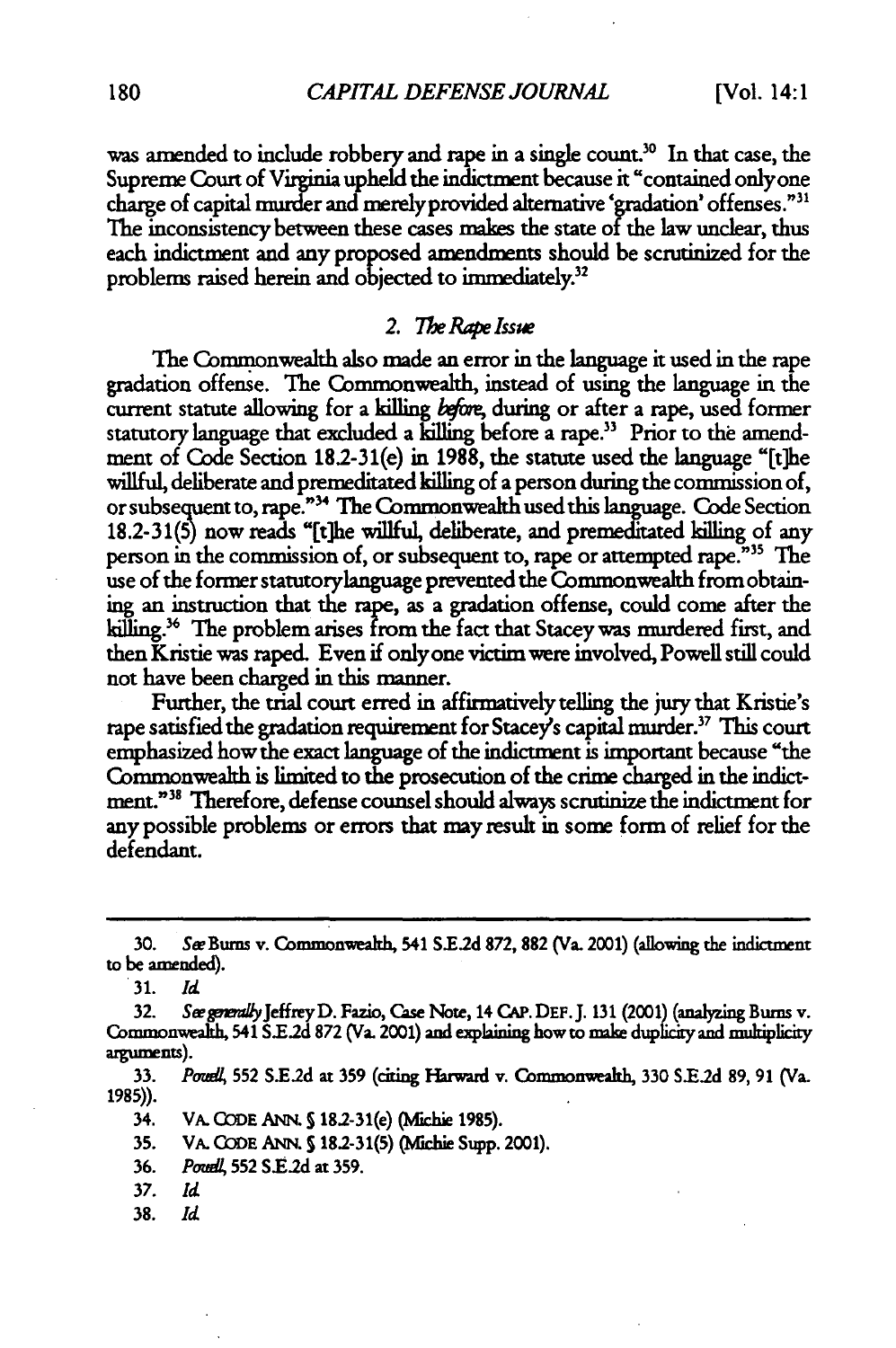### *B. The Communalith's Closing A regiment*

The Supreme Court of Virginia held that it was **error** for the Commonwealth to state in its closing "he hasn't told us" in reference to Powell's motives.<sup>39</sup> The court stated that this comment was likely to be taken as a comment on Powell's failure to testify, and therefore, was improper.<sup>40</sup> The court further held this error to be harmless, however, because Powell's capital conviction was already reversed on other grounds.<sup>41</sup> While this Fifth Amendment violation is obvious, it is important to note that Powell's counsel objected at the moment the phrase was uttered. Objecting at the moment a prejudicial statement is made during arguments is vital to avoid procedurally defaulting the issue.<sup>42</sup>

#### C *Sentencing Vendict Forms*

The last issue the court addressed in reviewing Powell's case was the appropriate type of juryverdict forms in capital sentencing. This issue was byfar the most important because the court fundamentally changed the standard for capital sentencing verdict forms.<sup>43</sup> The court considered this part of the decision "critical to the proper prosecution of capital murder cases."<sup>44</sup>

The court first analyzed Virginia Code Section 19.2-264.4(D), which sets out forms for the jury verdict and the requirements of the verdict form.<sup>45</sup> Under the Supreme Court of Virginia's analysis, the statute is problematic in three major ways.<sup>46</sup> First, the statute fails to mention the sentencing possibility of a life sentence and a fine altogether.<sup>47</sup> Second, the aggravating factors are listed as "or" propositions when the jury may find both aggravators.<sup>48</sup> Third, the grammatical structure of the statute appears to require part of the vileness definition in every verdict form regardless of whether vileness is at issue.<sup>49</sup>

The court contrasted Virginia Code Section 19.2-264.4 with Virginia Code Section 18.2-10, which was amended in 1991 to include the sentencing option of

42. Ste Mack v. Commonwealth, 454 .E.2d **750, 752** (Va. **C App.** 1995) (holding that objection at the close of the Commonwealth's argument was not timely); Russo v. Commonwealth, 148 S.E.2d 820, 824-25 (Va. 1966) (holding that objection made at conclusion of Commonwealth's opening argument waived the objection to the improper statement made in opening); *seeaso* Ashley *Flynn, PmarxaazrDfam A DeFacto Exapm toCiilir,* 12 CAP. DEF.J. **289** (2000); Matthew K. Mahoney, *Bridging the Procedural Default Chasm*, 12 CAP. DEF. J. 305 (2000).

43. *Poudl* **552** S.E2d at 361-63.

44. **Id** at **361.**

45. *Id* at **361-62;** *seeaso* VA. **CODE** ANN. **S** 19.2-264.4(D) (Mlichie 2000) (requiring verdict in writing and setting out two example forms).

49. *Id*

**<sup>39.</sup>** *Id* at 360.

*<sup>40.</sup> Id*

<sup>41.</sup> *Id* at 359-60.

<sup>46.</sup> *Potud,* **552** S.E,2d **at** 362-63.

<sup>47.</sup> *Id* at 362.

<sup>48.</sup> *Id* at n.15.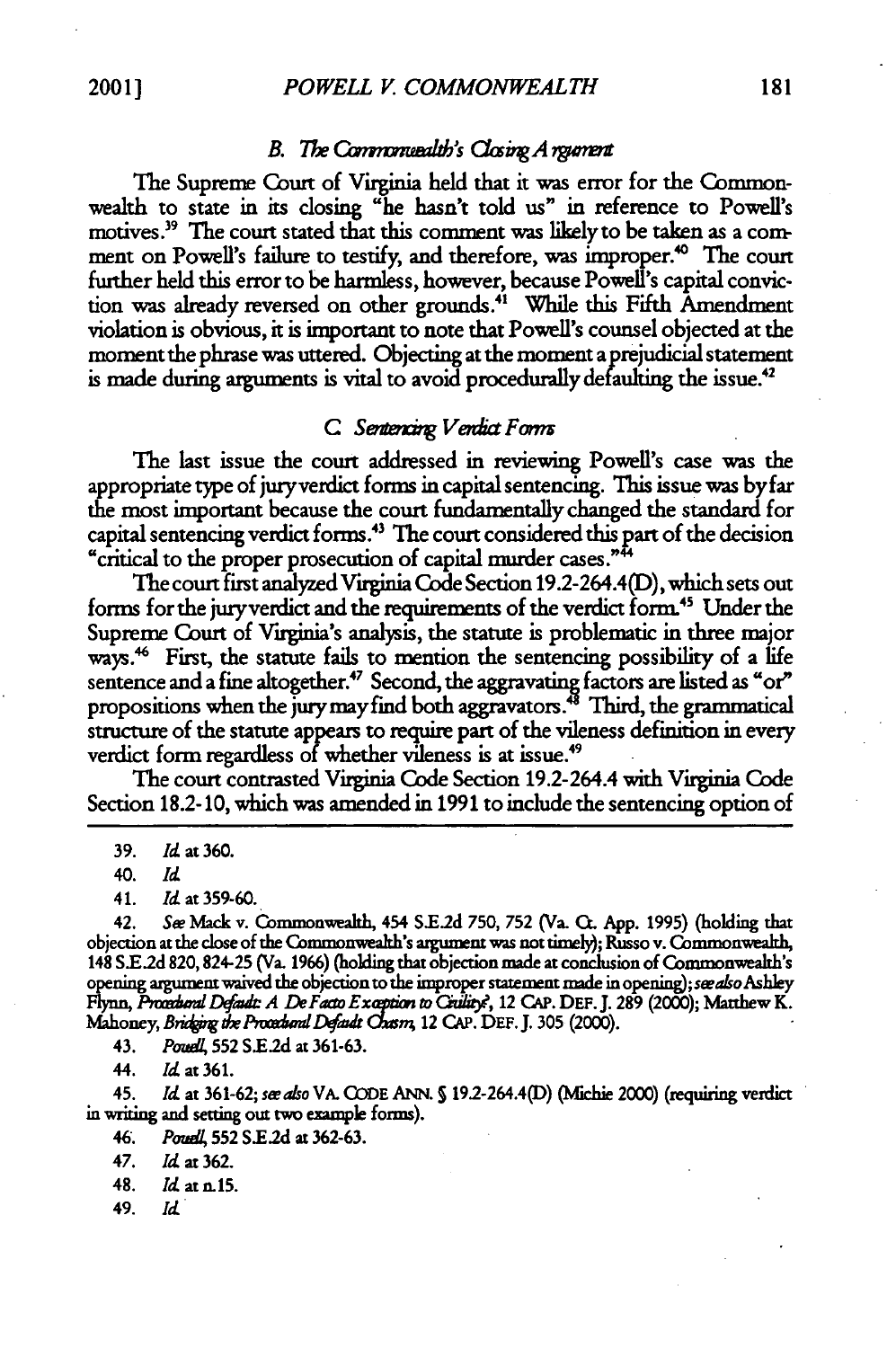life plus a fine. **The** court held that the conflict between the two statutes could only be resolved by invalidating the less specific statute, Section 19.2-264.4(D).  $^{\rm 5}$ Therefore, the Supreme Court of Virginia now requires that "the trial court must give the jury verdict forms providing expressly for the imposition of a sentence of imprisonment for life and a fine of not more than \$100,000 when the jury finds that one or both of the aggravating factors have been proven beyond a reasonable doubt."52 Further, the court referred to this holding as a "minimum" requirement.53 Therefore, every capital defendant should urge the trial court to permit a far more explanatory verdict form to ensure the jury's complete understanding of its sentencing options.

This idea is cemented bythe court's consideration of the Commonwealth's argument that a problem like that in *A tkins u Commonualib*<sup>54</sup> was not present.<sup>55</sup> In  $A$  thirs, the trial court correctly instructed the jury, but the verdict forms given to the jury did not include forms allowing for a life sentence or a life plus a fine sentence if the jury found neither vileness or future dangerousness.<sup>56</sup> The Supreme Court of Virginia reversed Atkins's sentence because the verdict forms confused the jury into believing "that it was required first to find that at least one of the aggravating factors was present."<sup>57</sup> In this case, the Commonwealth attempted to distinguish *A* tkins byasserting that the juryforms provided the jury with all of the possible sentencing options, and that no Atkins problem was present because the instructions given by the court and the verdict forms were not in conflict.<sup>58</sup>

In response, the Supreme Court of Virginia stated that the issue presented by this case was not addressed in **A** tkr. The issue in **A** tkim was whether the "jury was provided with the means to discharge its obligation,"<sup>59</sup> while in this case the issue was juryconfusion when the verdict forms did not "expresslystate that the jury is allowed to fix a sentence of life imprisonment even though one or both aggravating factors are present."<sup>60</sup> Therefore, the court's holding is an extension of the A tking rule.<sup>61</sup> Thus, taking the general principals espoused in the

54. **510 SE.d** 445 (Va. **1999).**

**55.** Axkins v.Commonwealth, **510** S.E2d 445 (Va. 1999) (reversing the defendant's sentence because of incorrect verdict forms).

**56.** *Id* at 456.

**57.** *Id* at 457.

**58.** *PodJ,* **552 S.E.2d** at 361-63.

- **59.** *Id* at 361-62.
- **60.** *Id* at **363.**
- 61. *Id*

<sup>50.</sup> *Id.* at 361-62. *See generally* VA. CODE ANN. § 19.2-264.4 (Michie 2000) (setting out sentencing scheme for capital cases); VA. CODE ANN. § 18.2-10(a) (Michie Supp. 2001) (listing the three possible punishments **for** a class 1 felony).

**<sup>51.</sup>** *PodA,* **552** S.E.2d at **362-63;** se *aso* VA. **CODE** ANN. S192-264.4(D).

**<sup>52.</sup>** *Pod1* **552** S.E2d at 363.

**<sup>53.</sup>** *Id* at 362.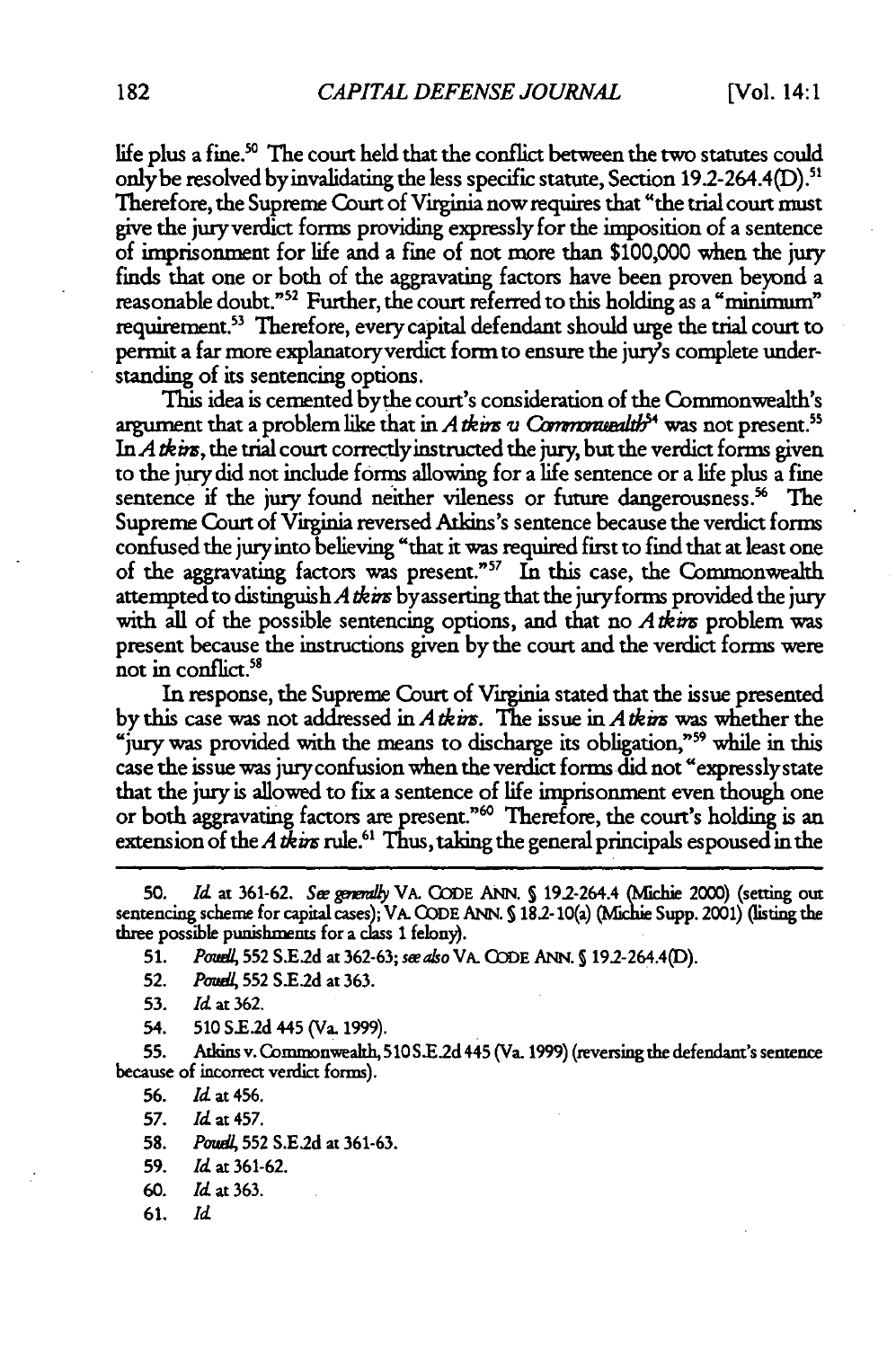two cases together, the Supreme Court of Virginia advocates clarity in jury instructions and verdict forms.

The court invalidated the statutorymodel verdict forms in this case. Verdict forms provided bythe Model Jury Instruction Committee have been revised in light of *Poudl.62* However, the new model verdict forms remain inadequate because the life sentence forms contain language requiring the jury to consider mitigation evidence. The defendant in a capital case is never required to present mitigation evidence. The forms implythat once the juryhas found an aggravator it must sentence the defendant to death unless he has presented mitigation evidence. Thus, the verdict forms put at least a burden of production on the defendant. The court in *Poudi* was specific:

We hold that in a capital murder **[ ]** trial, the trial court must give the juryverdict forms providing expresslyfor the imposition of a sentence of imprisonment for life and a fine of not more than \$100,000 when the jury finds that one or both of the aggravating factors have been proven beyond a reasonable doubt.<sup>63</sup>

This language requires forms which permit the jury to impose a life sentence without consideration of mitigation evidence. Therefore, a set of forms should be developed and used that provide for the following: (1) the juryto find both future dangerousness and vileness, without mitigation, and recommend life; (2) a finding of future dangerousness, without mitigation, and a recommendation of life; and (3) a finding of vileness, without mitigation, and a recommendation of  $life.$ <sup>64</sup>

## *IV. Condusion*

Three tools may be gained from the Supreme Court of Virginia's holding in this case. First, defense counsel should always proffer favorable jury instructions and verdict forms and urge the trial court to accept them under this case and the *A tkin* case. Second, this case illustrates how errors in the indictment may prove fatal to the Commonwealth's case; thus, indictments should be thoroughlyexamined. Third, the Commonwealth maynot at anytime comment on the defendant's failure to take the stand, and if the Commonwealth makes statements that maybe impermissible, an objection should be made immediately.

Kathryn Roe Eldridge

<sup>62.</sup> **Seepgowly** VA. MODELJURYINSTRLUJCONQUMINALNos. P33.130A-P33.130G **(Lexis** Law Publishing 2001).

<sup>63.</sup> *PoudZ* 552 S.E.2d at 363.

<sup>64.</sup> **See** *grmUy* Virginia Capital Case Clearinghouse, Verdict Forms, Second Edition, Alternative 1-Alternative 10, 14 **CAP. DEF. J.** 233 (2001).